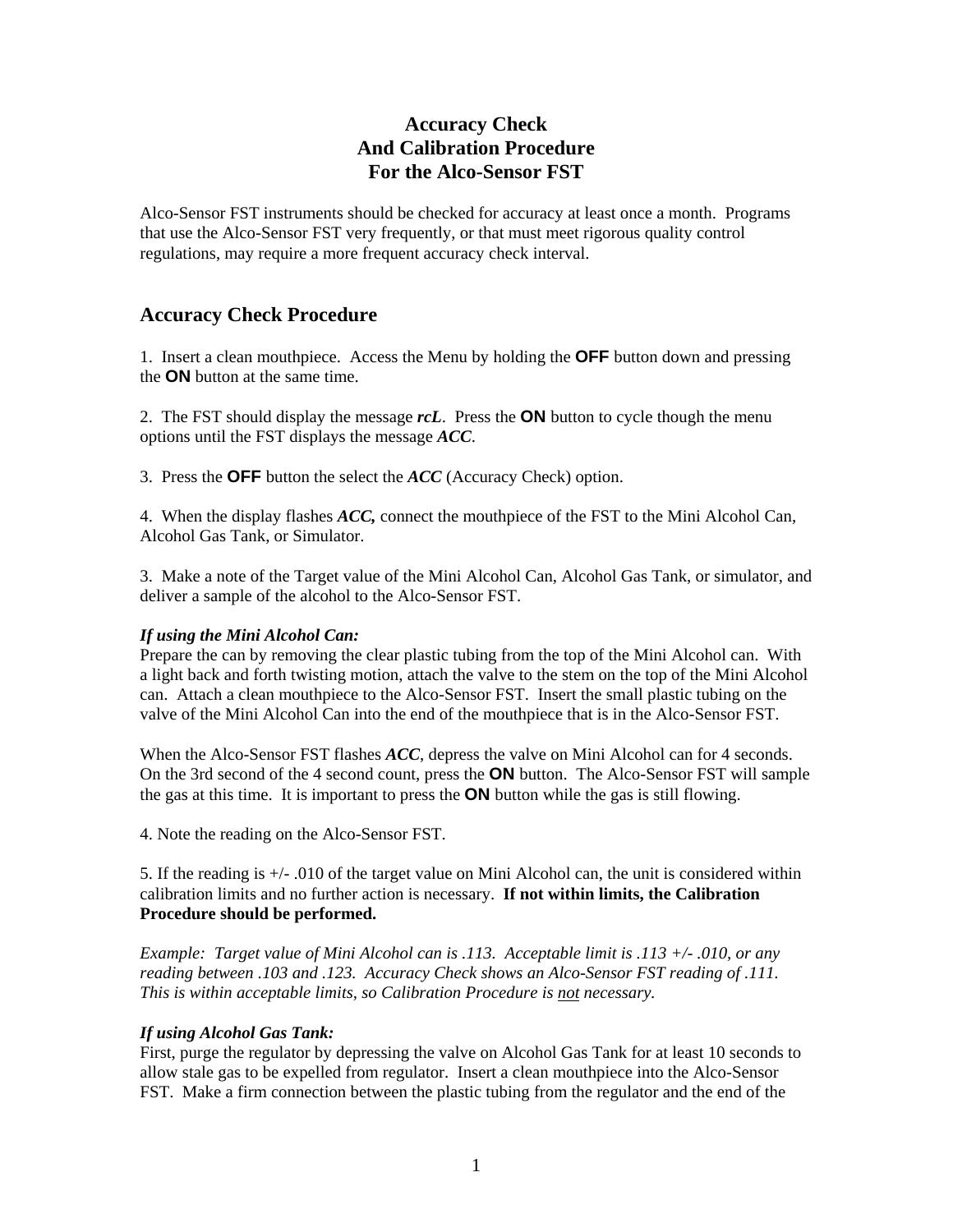mouthpiece. When the instrument flashes *ACC*, allow seven seconds of gas to flow through the mouthpiece. On the sixth second, while the gas is flowing, press the **ON** button. Continue to hold the gas button down for the full seven seconds. *Note: If using a regulator with a 6 lpm flow rate, the flow of gas will trigger the sample automatically without the need to press the ON button.* 

4. Note the reading on the Alco-Sensor FST.

5. If the reading is +/- .005 of the target value of Alcohol Gas Tank, the unit is considered within calibration limits and no further action is necessary. **If not within limits, the Calibration Procedure should be performed.** 

*Example #2: Target value of Alcohol Gas Tank is .037. Acceptable limit is .037 +/- .005, or any reading between .032 and .042. Accuracy Check shows an Alco-Sensor IV reading of .031. This is not within acceptable limits, so Calibration Procedure is performed.* 

### *If using Simulator:*

Prepare the simulator according to manufacturers instructions. Be sure the temperature is at 34º C. Blow steadily through the Simulator for about 6 seconds. Press the **ON** button on the 4th second, while continuing to blow through the Simulator.

4. Note the reading on the Alco-Sensor FST.

5. If the reading is +/- .005 of the target value Simulator, the unit is considered within calibration limits and no further action is necessary. **If not within limits, the Calibration Adjustment Procedure should be performed.**

*Example: Target value of Simulator is .040. Acceptable limit is .040 +/- .005, or any reading between .035 and .045. Accuracy check shows an Alco-Sensor FST reading of .039. This is within acceptable limits, so the Calibration Adjustment Procedure is not necessary.* 

# **Calibration Adjustment Procedure**

The purpose of Calibration Adjustment Procedure is to change the sensitivity of the Alco-Sensor FST to make it read accurately. It is not necessary to adjust the calibration of the FST on a regular basis. The Calibration Adjustment Procedure is necessary only when an Accuracy Check determines that the instrument is not reading with acceptable limits.

*Note: The Alco-Sensor FST must be within 15 C and 35 C in order to perform a Calibration Adjustment. If the instrument is outside this range, it will display E09 or E10 and not allow the operator to perform the procedure.* 

1. Attach a clean mouthpiece. Access the Menu by holding the **OFF** button down and pressing the **ON** button at the same time.

2. The FST should display the message *rcL*. Press the **ON** button to cycle though the menu options until the FST displays the message *CAL*.

3. Press the **OFF** button the select the *CAL* (Calibration) option.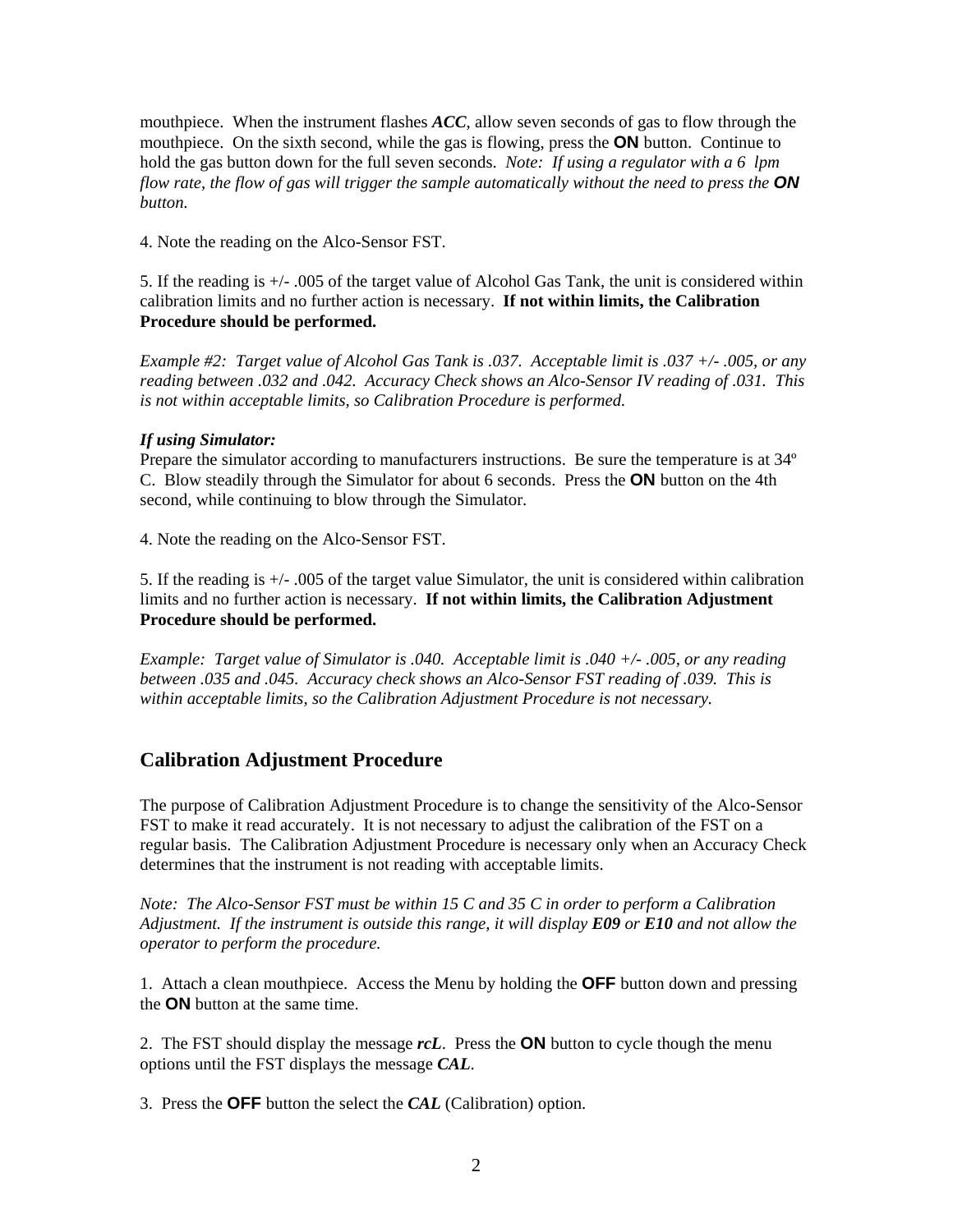4. The FST will display the temperature. If the temperature is within 15 C to 35 C, the instrument will flash *CAL*.

When the display flashes *CAL,* connect the mouthpiece of the FST to the Mini Alcohol Can, Alcohol Gas Tank, or Simulator.

5. Make a note of the Target value of the Calibration Supply (Mini Alcohol Can, Alcohol Gas Tank, or simulator), and deliver a sample of the alcohol to the Alco-Sensor FST.

#### *If using the Mini Alcohol Can:*

If the valve is not already attached to the Mini Alcohol Can, remove the clear plastic tubing from the top of the Mini Alcohol can. With a light back and forth twisting motion, attach valve to the stem on the top of the Mini Alcohol can. Insert a clean mouthpiece into the Alco-Sensor FST. Insert the small plastic tubing on the valve into the end of the mouthpiece that is already in the Alco-Sensor FST.

When the Alco-Sensor FST flashes *CAL*, depress the valve on Mini Alcohol can for 4 seconds. On the 3rd second of the 4 second count, press the **ON** button. The Alco-Sensor FST will sample the gas at this time. It is important to press the **ON** button while the gas is still flowing.

#### *If using the Alcohol Gas Tank:*

First, purge the regulator by depressing the valve on Alcohol Gas Tank for at least 10 seconds to allow stale gas to be expelled from regulator. Insert a clean mouthpiece into the Alco-Sensor FST. Make a firm connection between the plastic tubing from the regulator and the end of the mouthpiece. When the instrument flashes *CAL*, allow seven seconds of gas to flow through the mouthpiece. On the sixth second, while the gas is flowing, press the manual button. Continue to hold the gas button down for the full seven seconds. *Note: If using a regulator with a 6 lpm flow rate, the flow of gas will trigger the sample automatically without the need to press the ON button.* 

#### *If using the Simulator:*

Prepare the simulator according to manufacturers instructions. Be sure the temperature is at 34º C. When the FST flashes *CAL*, blow steadily through the Simulator for about 6 seconds. Press the **ON** button on the 4th second, while continuing to blow through the Simulator.

6. Remove the mouthpiece from the Mini Alcohol Can, Alcohol Gas Tank, or Simulator.

#### 7. Observe the number on the Alco-Sensor FST display.

*If the number is the same as the target value* of the Calibration Supply (Mini Alcohol Can, Alcohol Gas Tank, or Simulator), press the **OFF** button three times. The flashing digit will move from the digit on the left to the digit on the right. The display will flash three times and the instrument will turn off.

*If the number is different than the target value,* adjust the number on the FST to match the target value.

The display flashes the digit on the left. If this digit is not correct, change it by repeatedly pressing the **ON** button until the FST displays the correct digit. When the correct digit is correct, press the **OFF** button, and the middle digit will flash.